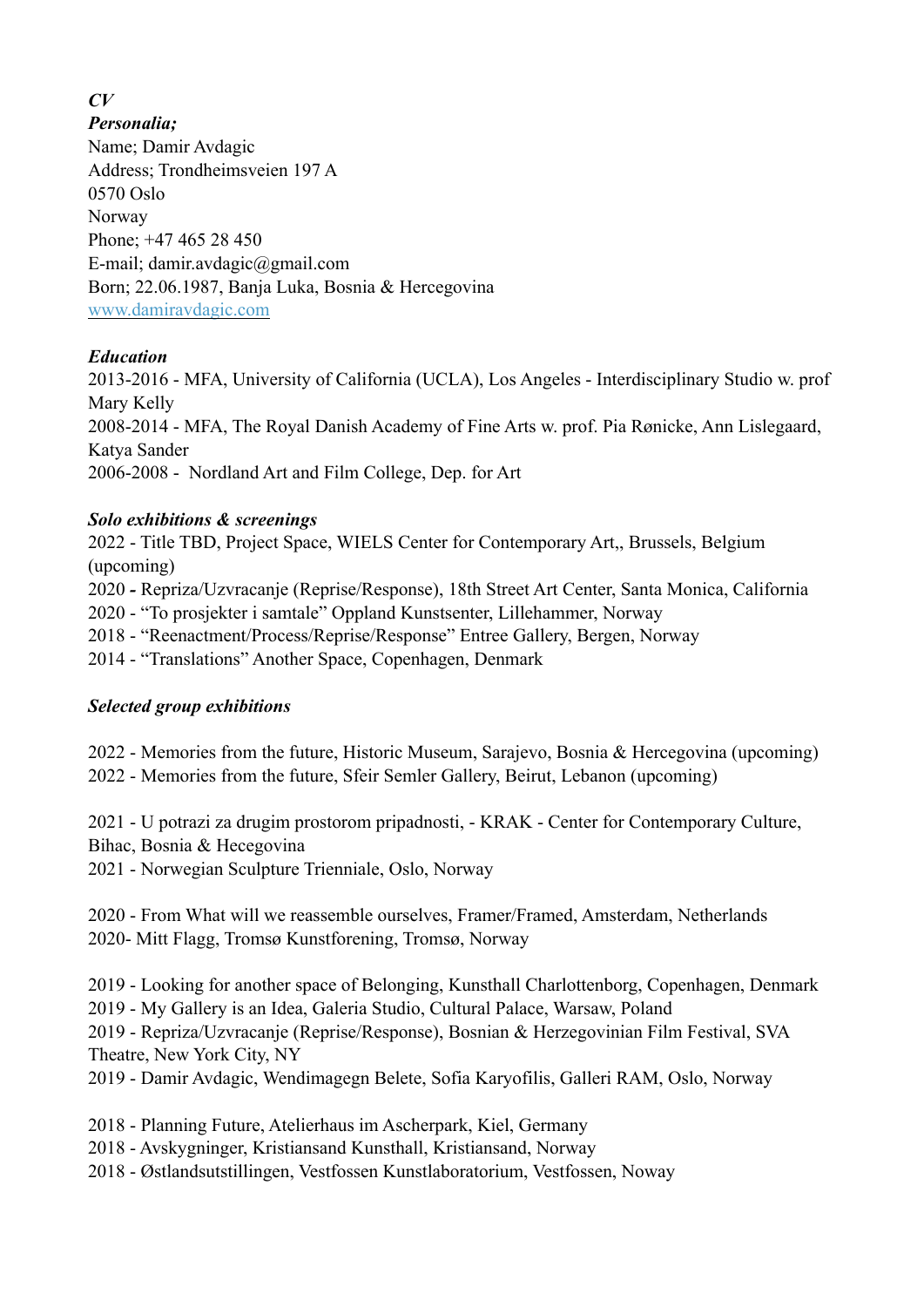2017 - Open Studios, International Studio and Curatorial Program, New York

2017 - En Ny Verden, Nivågaards Malerisamling, Nivå, Denmark

2016 - Open Studios, International Studio and Curatorial Program, New York

- 2016 The Origin of Species, Noysky Projects, Los Angeles, California
- 2016 PRESENT: Recollection, Godsbanen, Århus, Denmark
- 2016 MFA show, New Wight Gallery, Los Angeles, California
- 2015 Voices, KALA Art Institute, Berkeley, California
- 2015 Self Storage, Another Space, Copenhagen, Denmark
- 2015 Vårutstillingen, Fotogalleriet, Oslo, Norway

2014 - PRE/CUT, Echo Street, Los Angeles, California

- 2014 AFGANG, Kunsthall Charlottenborg, Copenhagen, Denmark
- 2013 Live Screen Evening, Landmark, Bergen Kunsthall, Bergen, Norway

2012 - Today I am an Ostrich - Espacio la Mutante, Valencia, Spain

2012 - Jeg prøver at kigge ind, men får gardiner i øjnene - Galleri Q, Copenhagen, Denmark

2011 - Fra noget til noget andet, Bagholdt, Copenhagen, Denmark

2011 - Today, I am a Whale, Galleri Q, København

2010 - MUDshow # 2 - There's no Place like Home, Galleri Tipi, Oslo, Norway

2010 - If everything else fails…, Entreé Gallery, Bergen, Norway

2010 - Dig these nuggets, WAREHOUSE9, Copenhagen, Danmark

2009 - Nordnorsken 2009, touring exhibit in northern Norway

2009 - NATURALLY, The Museum of Natural History, Bergen, Norway

2009 - MUDshow # 1 - den gode, den onde, den grimme, Haderslevgade, København, Danmark

2008 - Stamsund Internasjonale Teaterfestival, "Dramaclean" Performance, Stamsund, Norge 2008 - LTD Exhibition, Bodø, Norge

## *Lectures & Talks*

2021 - Artist talk w. Claudia Zini, KUMA International Center for Arts from Post-Conflict Societies, Sarajevo, Bosnia & Hercegovina

2020 - Artist talk w. Natasha Marie Llorens, Framer/Framed, Amsterdam 2020 - Artist talk w. Frida Cano, 18th Street Art Center, Los Angeles, CA

2019 - Artist lecture, Oslo Photo Art Collage, Oslo, Norway 2019 - Artist talk w. Amir Husak, Erol Avdovic & Ivo Skoric, SVA Theatre, New York City, NU, US

2018 - Artist lecture "On war, language & intergenerational trauma, KMD, Academy of Fine Arts, Bergen, Norway

2018 - Artist conversation w. Mirjam Kristensen, Kristiansand Kunsthall, Kristiansand, Norway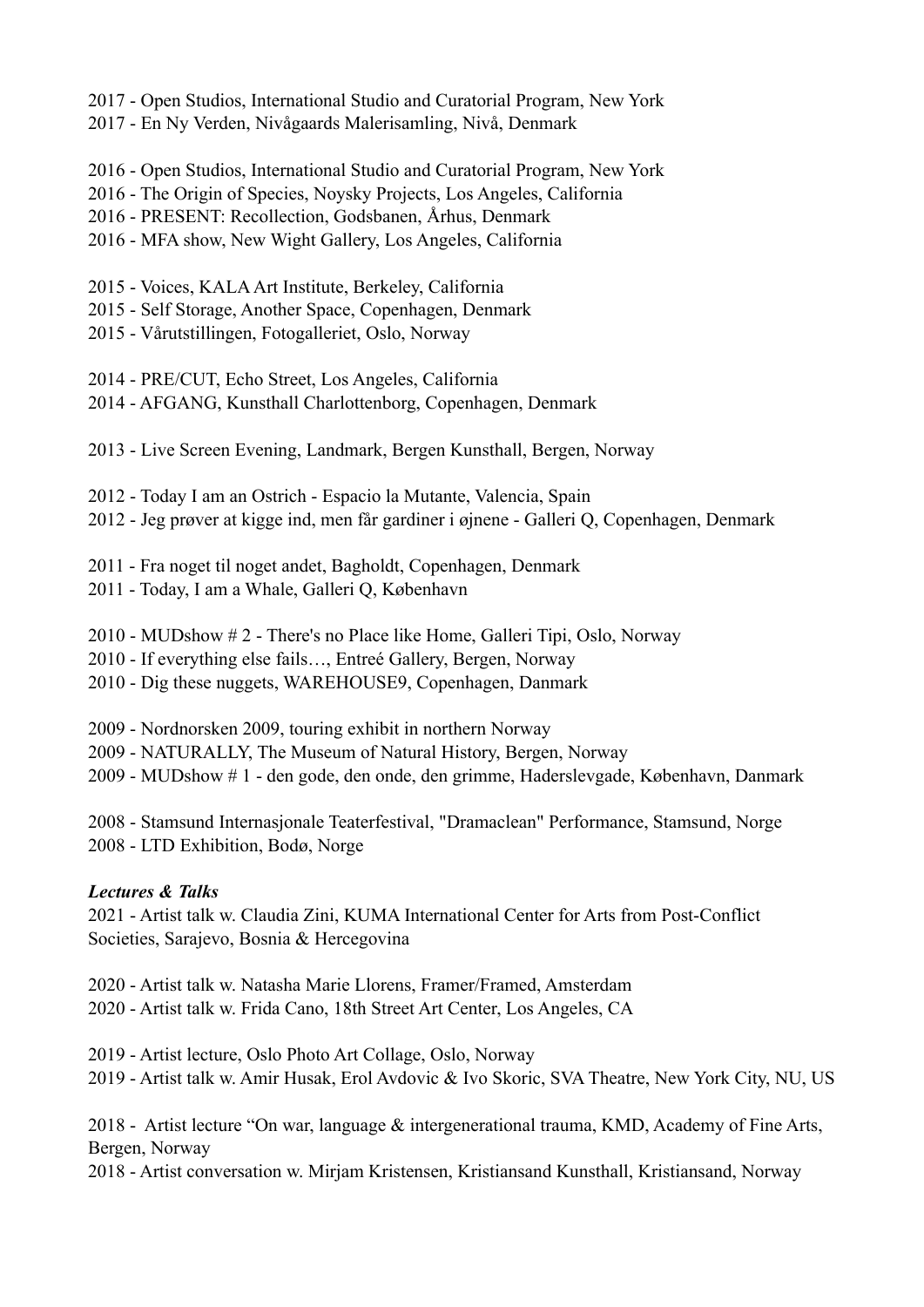2016 - Artist conversation w. Anne Sczefer Karlsen, Norwegian Consulate, New York City, NY, US

#### *Teaching experience*

2020-2021 - Tutor, The School for New Media, The Royal Danish Academy of Fine Arts, Copenhagen, Denmark 2018-2021 - Guest teacher, Ålesund Art College 2020 - External examiner, Oslo Photo Art College, Oslo, Norway

2017 - April 24th-28th -"Trauma & Witnessing" workshop taught at department for Theory and Interdisciplinary Studies, The Royal Danish Academy of Fine Arts, Copenhagen, Denmark

2016 - Spring Quarter - Teaching associate with prof. Marten Elder "Production" Dep. of Art, UCLA, Los Angeles 2016 - Winter Quarter - Teaching associate with prof. Barbara Kruger, "Beginning New Genres" Dep. of Art, UCLA, Los Angeles

2016 - January 4th-8th "The Method" workshop taught at department for Language, Space and Scale, The Royal Danish Academy of Fine Arts, Copenhagen, Denmark

2015 - Fall Quarter - Teaching associate with prof. Meryl L. Friedman, Arts Encounters, World Arts and Cultures, UCLA

2015 - Spring Quarter - Teaching associate with prof. Natilee Harren, Art History; Modernism, Dep. of Art, UCLA, Los Angeles

2015 - Winter Quarter - Teaching associate with prof. Mary Kelly "Special Topics" Dep. of Art, UCLA, Los Angeles

2014 - Fall Quarter - Teaching associate with prof. Natilee Harren, Art History; Modernism, Dep. of Art, UCLA, Los Angeles

2014 - Curator for The New Wight Biennial, New Wight Gallery, UCLA, Los Angeles (collaboration with Abigail Collins)

2014 - Spring Quarter - Teaching associate with prof. Doris Chon, Art History; Modernism, Dep. of Art, UCLA, Los Angeles

2014 - Winter Quarter - Teaching associate with prof. Doris Chon, Art History; Modernism, Dep. of Art, UCLA, Los Angeles

2012 - Artist assistant for artist Pia Rönicke, transcriber for film piece "Aurora" 2011-2013 - Archivist for the film archive, The Royal Danish Academy of Fine Arts, Copenhagen, Denmark

2011 - Production assistant for artist Tamar Guimaraes for film piece "The Work of the Spirit"

## *Residencies*

2021 - Office of Contemporary Art - WIELS Artist Residency, Brussels, Belgium (upcoming)

2019 - 2020 - Danish Arts Foundation, 18th Street Art Center, Los Angeles, California

2019 - SUMMER SCHOOL: The 1990s, The Big Shift, Museum of Modern Art, Ljubljana, Slovenia, organised by Boris Groys & Zdenka Badovinac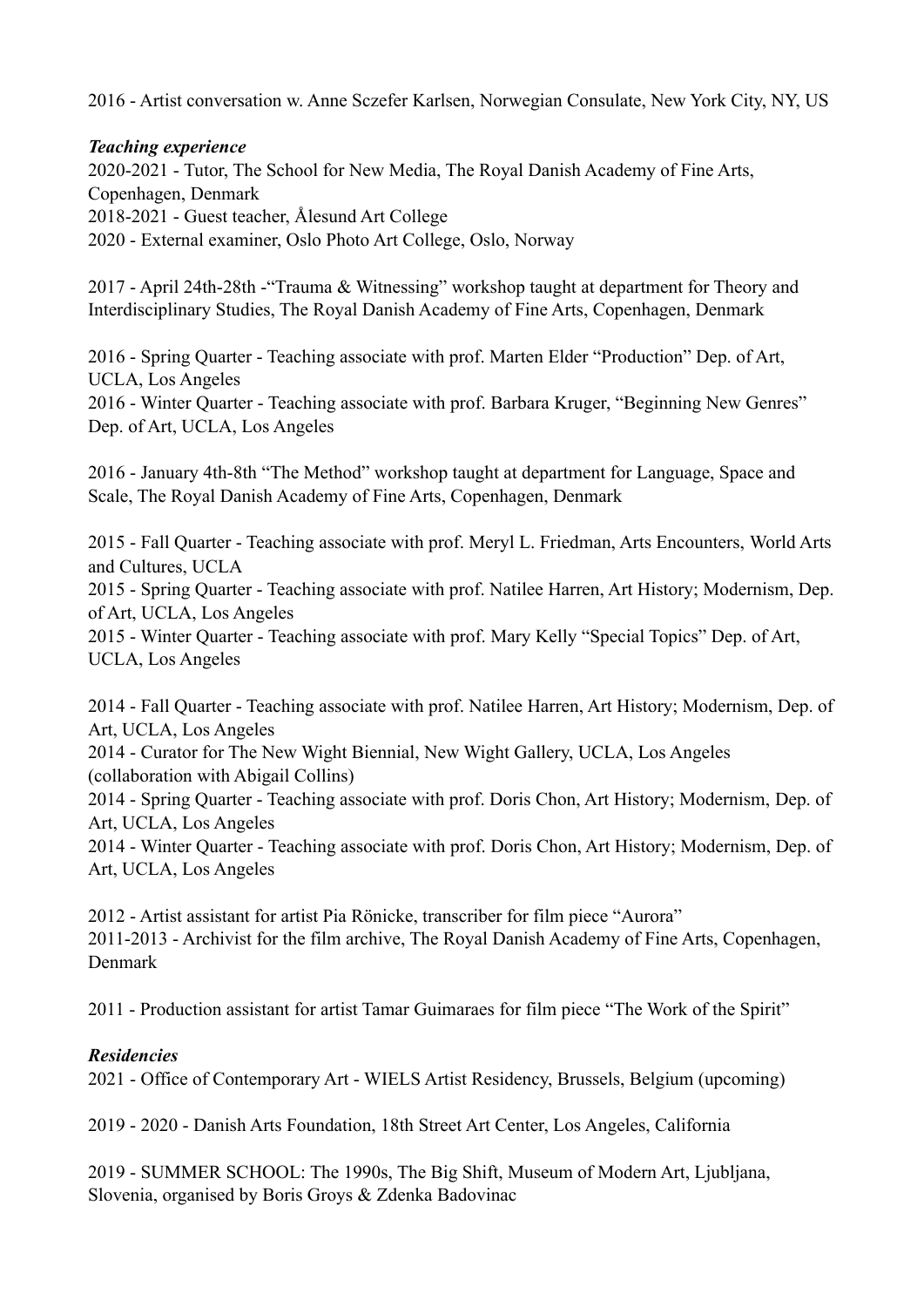2018 - SUMMER SCHOOL: Chasing Utopia - Eastern European Avant-garde and its Legacy, Museum of Modern Art, Ljubljana, Slovenia, organised by Boris Groys & Zdenka Badovinac

2016-2017 - Office of Contemporary Art, Norway - International Studio and Curatorial Program ISCP, New York

# *Publications & Review*

## *Print*

2019 - "U podrazi za drugim prostorom pripadnosti" Irfan Hosic, Sarajevsko Oslobodenje, 31. okt 2019

2018 - "Språk er også skremmende" Erling Bugge, Billedkunst No. 6 Ritualer, Dec. 5th 2018

2018 - "En utstilling med mange ord" Frida Forsgren, Fedrelandsvennen, Nov 15th, 2018

2017 - Objektiv Journal - Subjektiv Part 2, Nov. 2017

2014 - "Ny materialisme" Mette Sandbye, Weekendavisen, Aug. 1st 2014

# *Online*

2019 - ["Generasjoner av taushet"](https://kunstkritikk.no/generasjoner-av-taushet/) Andreas Breivik, Kunstkritikk - Mar. 5th 2019

2018 - "En sjelden god uke for kunst i Bergen" Una Mathiesen Gjerde, subjekt.no, Nov 22nd 2018

2017 - "Recollection - Erinding i Kunsten" Kunsten.nu, Aug.16th 2017

2016 - "On War, Language and Intergenerational Trauma; A Conversation with Damir Avdagic" Published on ["The Balkanist"](http://balkanist.net/on-war-language-and-intergenerational-trauma-a-conversation-with-damir-avdagic/)

2016 - "On War, Language and Intergenerational Trauma; A Conversation with Damir Avdagic" Published on ["Contemptorary"](http://contemptorary.org/on-war-language-and-intergenerational-trauma-a-conversation-with-damir-avdagic/)

# *Selected prizes and grants*

- 2021 Production grant, Stiftelsen Fritt Ord
- 2021 Production grant, NBK
- 2021 International Support, Office of contemporary Art,
- 2021 Production grant, Danish Arts Council
- 2020 Production grant, Danish Arts Council
- 2020 Working grant, Danish Arts Council
- 2020 Production grant, Fund for sound & image
- 2020 Production grant, Art in Public Space, KORO
- 2020 Exhibition & development grant, Danish Arts Foundation
- 2020 Working grant, 3 years, Norwegian Cultural Council
- 2019Exhibition & development grant, Danish Arts Foundation
- 2019 Exhibition grant, Stiftelsen Fritt Ord
- 2019 Residency Grant, Danish Arts Foundation
- 2019 Exhibition & development grant, Danish Arts Foundation
- 2019 One year working grant, Norwegian Cultural Council
- 2018 Exhibition & development grant, Danish Arts Foundation
- 2018 Establishment grant, Oslo Municipality, Cultural Divison
- 2018 International Support, Office of Contemporary Art
- 2018 Exhibition support for emerging artists, Norwegian Cultural Council
- 2018 Project Support, NBK